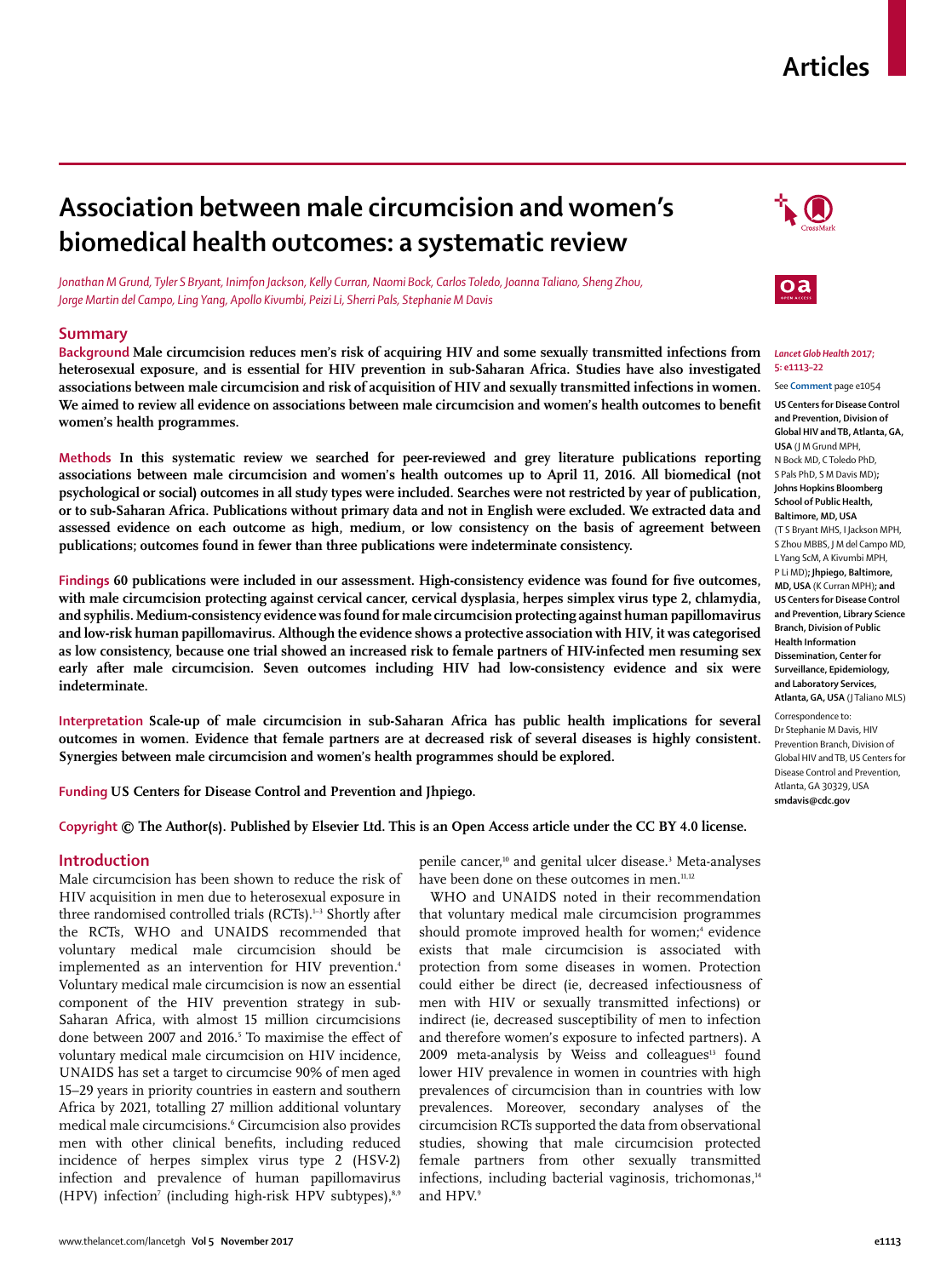### **Research in context**

## **Evidence before this study**

Three randomised controlled trials established that male circumcision provides men who engage in heterosexual sex with partial protection against acquiring HIV and some sexually transmitted infections. In 2007, WHO recommended that 14 countries with high prevalence of HIV and low prevalence of circumcision should scale-up male circumcision as an additional HIV prevention strategy; nearly 15 million men and boys were circumcised in HIV prevention programmes up to 2016. Observational studies and follow-up research at original clinical trial sites have shown that male circumcision also decreases the risk of HIV, some sexually transmitted infections, and other adverse health outcomes in female partners of circumcised men. Given the magnitude of the male circumcision programme for HIV prevention in sub-Saharan Africa, the potential impact on women's health is substantial. However, estimates of association vary among studies and the broad effect across numerous women's health outcomes have not been characterised.

## **Added value of this study**

We found that female partners of circumcised men are less likely to have various adverse health outcomes, including

multiple sexually transmitted infections. Evidence that male circumcision is associated with decreased risk of cervical cancer, cervical dysplasia, herpes simplex virus type 2 infection, chlamydia, and syphilis in women was highly consistent. Evidence that male circumcision is associated with decreased risk of human papillomavirus (HPV) infection and low-risk HPV infection in women was of medium consistency. The weight of evidence also supports the protective association between male circumcision and HIV in women.

## **Implications of the available evidence**

The scale-up of the male circumcision programme has potential benefits for women's health. Strengthening of programmatic linkages and synergies between male circumcision and women's health programmes, including cervical cancer prevention, could be maximised in settings in which prevalence of sexually transmitted infections and cervical cancer is high. Policy makers, programme implementers, and researchers could explore these linkages further to ensure that the benefits of male circumcision for women's health are fully optimised.

## *Panel:* **MEDLINE search strategy**

"Circumcision", "Male/" OR "vmmc.ti,ab." OR ("circumcis\*" ADJ10 ["male\*" OR "men" OR "man" OR "boy\*"]).ti,ab. OR (["foreskin\*" OR "prepuce\*"] ADJ5 ["penis" OR "penile" OR "male" OR "man" OR "men" OR "boy\*"]).ti,ab. AND "Exp Women's Health/" OR "Women/" OR ("women" OR "woman" OR "female\*" OR "partner\*" OR "wife\*" OR "wives" OR "sex worker\*" OR "prostitute\*" OR "girl\*" OR "mother\*" OR "daughter\*").ti,ab.

We aimed to consolidate existing data on the association of male circumcision with, and its effect on, biomedical health outcomes in women, and to clarify the implications of male circumcision on women's health. Our findings are of greatest relevant to sub-Saharan Africa because of the regional scale-up of voluntary medical male circumcision, but are intended to be applicable globally.

# **Methods**

# **Search strategy and selection criteria**

For this systematic review we searched published and grey literature for publications reporting associations between male circumcision and biomedical (as opposed to psychological or social) health, or sexual satisfaction or function outcomes in women, as well as women's knowledge of selected biomedical facts about circumcision. Because observational and interventional studies were included, "association" refers to findings from both study types, whereas "effect" refers to findings from interventional studies only. The search strategy was developed for use in MEDLINE (panel), and thereafter modified based on the syntax and capabilities of subsequent databases. Searches were not restricted by study design or year, or to sub-Saharan Africa because: some relevant outcomes might not have been studied in sub-Saharan Africa; the biological mechanisms underlying the associations of male circumcision with sexually transmitted infections are universal; and the potential relevance of findings to women's health programmes is global despite its greatest relevance in sub-Saharan Africa, resulting from the regional scale-up of voluntary medical male circumcision. Any biomedical outcomes were included and results on women's knowledge about voluntary medical male circumcision and sexual satisfaction and function will be reported separately.

Databases of peer-reviewed literature included MEDLINE, EMBASE, Global Health, PsychInfo, CINAHL, Cochrane Library, Sociological Abstracts (Proquest), Scopus, and the African Index Medicus. Grey literature sources included OPENGREY, Greylit.org, National Technical Information Service, PsyExtra, and conference abstracts from international HIV conferences: the Conference on Retroviruses and Opportunistic Infections; International AIDS Society; and International Society for Sexually Transmitted Disease Research. These searches were last updated on April 11, 2016. Full reports of the National Demographic and Health Survey and AIDS Indicator Survey from 2008 onward, which contain questions about male circumcision, and the AIDSTAR15 resource website were browsed. In 2015, bibliographies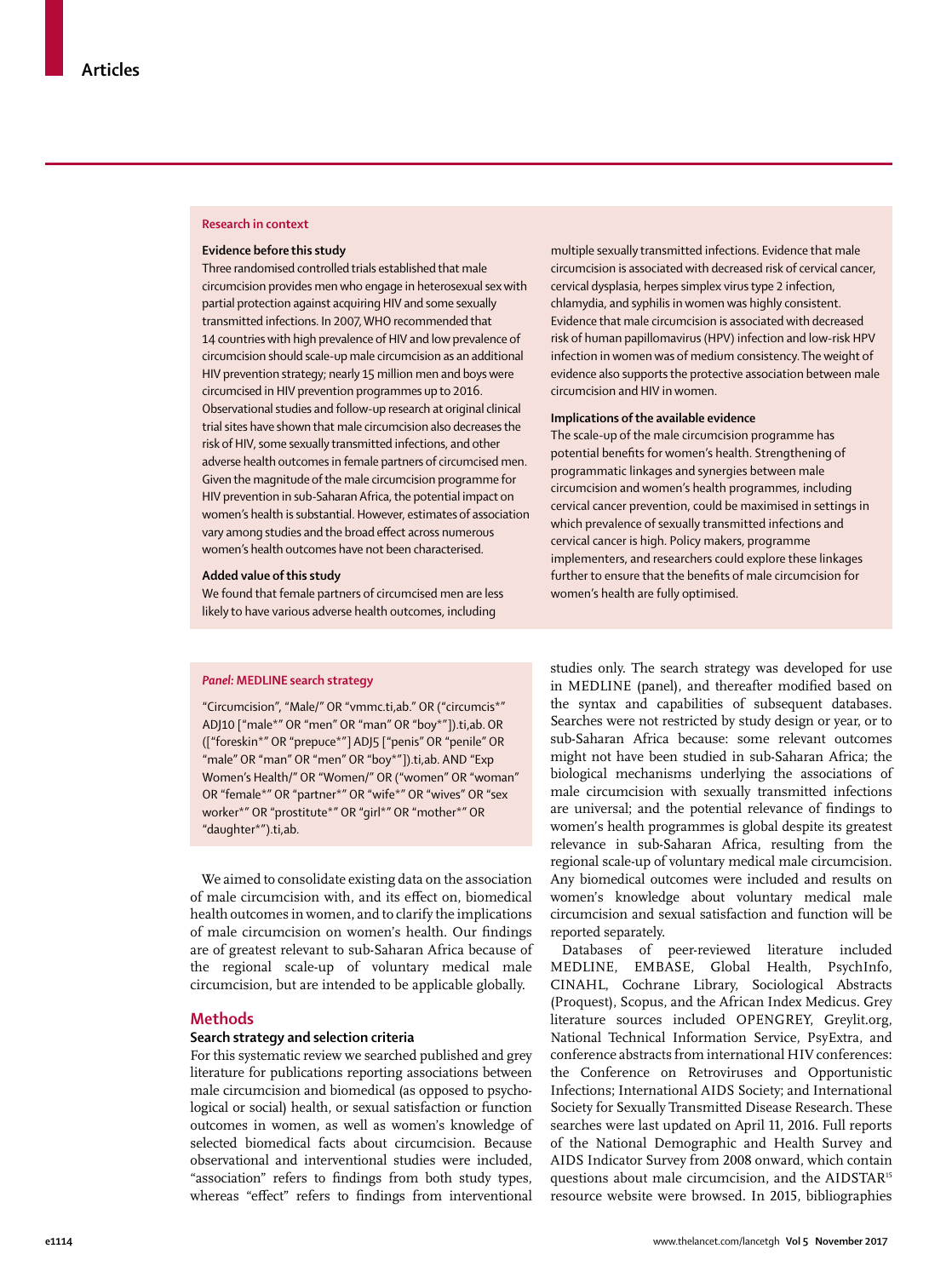of key review publications of others obtained through expert recommendations were also searched (figure 1). We use "publication" to refer to individual sources of data including journal publications, abstracts, white papers, and other sources, and "study" to refer to data collection protocols, which sometimes resulted in multiple publications.

## **Data analysis**

Titles and abstracts of identified publications were screened by trained reviewers (TSB, IJ, SZ, JMdC, LY, AK, and PL). Publications were excluded if they: were duplicates; were not in English; did not report primary data; did not describe a sampling method; did not distinguish between women who are exposed (ie, with circumcised partners) and unexposed (with uncircumcised partners); or did not report a biomedical health outcome.

Publications not excluded by title or abstract screening were passed to full-text screening by trained reviewers (including TSB, IJ, SZ, JMdC, LY, AK, and PL), using the same criteria. Additionally, publications were excluded if they reported an overlapping dataset with a more recent publication or had obvious errors (different results in the abstract and text). Included publications were abstracted by two abstracters into a purpose-built Microsoft Access database (SD; MS Access 2013). When available, e-posters served as data sources. Abstracted data included publication year, study design, inclusion or exclusion criteria, diagnostic methods, sample sizes, and point estimates and uncertainty of associations (appendix 1). Incidence was abstracted preferentially over prevalence, intention-to-treat over other analytical methods, moreadjusted over less-adjusted outcome estimates, and long follow-up periods or late observations in a cohort over short periods or early observations. All quantitative outcome measures were included, such as ratios of incidence rate, prevalence, odds, hazard, and non-ratio and other measures. Outcomes without clinical relevance were not abstracted (eg, individual HPV genotypes). Disagreements were resolved by discussion and, if necessary, through review by the first and senior authors. Results of studies with only qualitative data were planned to be reported for outcomes with no quantitative data (appendix 2).

Estimates of association are presented as comparisons between exposed and unexposed women. Point estimates and CIs in appendix 1 have been inverted when reported in the opposite manner, and CIs not provided were calculated when possible.

After abstraction, datapoints (referring to a single point estimate of association from a specific publication, subgroup, and outcome) were checked for overlap not previously identified on the publication level. When different datapoints reported the same outcome, measure, subgroup, and data collection period in participant groups in the same location with overlapping



*Figure 1:* **Publication selection flow diagram**

\*Some publications provided biomedical and knowledge data, or qualitative and quantitative data, or all of these. The number of publications in these boxes are not a sum of the total publications in the parent box immediately above. †Articles reporting quantitative results, with or without qualitative results. ‡Articles reporting only qualitative results.

inclusion criteria, all but one was excluded (excluded See **Online** for appendix 1 points in appendix 1). Priority was given to datapoints that were peer-reviewed, included a superset of participants (rather than a subset), and were more recently published than other datapoints.

Publications listed in appendix 1 were further filtered for display in figure 2. If multiple publications provided different measures of the same outcome in the same study sample (n=4), only the publication with the See **Online** for appendix 2preferred measure type was displayed (eg, incidence favoured over prevalence). These and non-plottable publications (eg, not providing direction of association) make up the non-plottable publications referenced in the table. 16–70 Plottable publications constitute the group of independent, interpretable data sources. Only the main result for each outcome was displayed to avoid exaggeration of the number of publications reporting on multiple subgroups. For HIV, four publications reported on subgroups only; the datapoint judged most representative of the target population was selected. Point estimates in figure 2 are highlighted in appendix 1. Point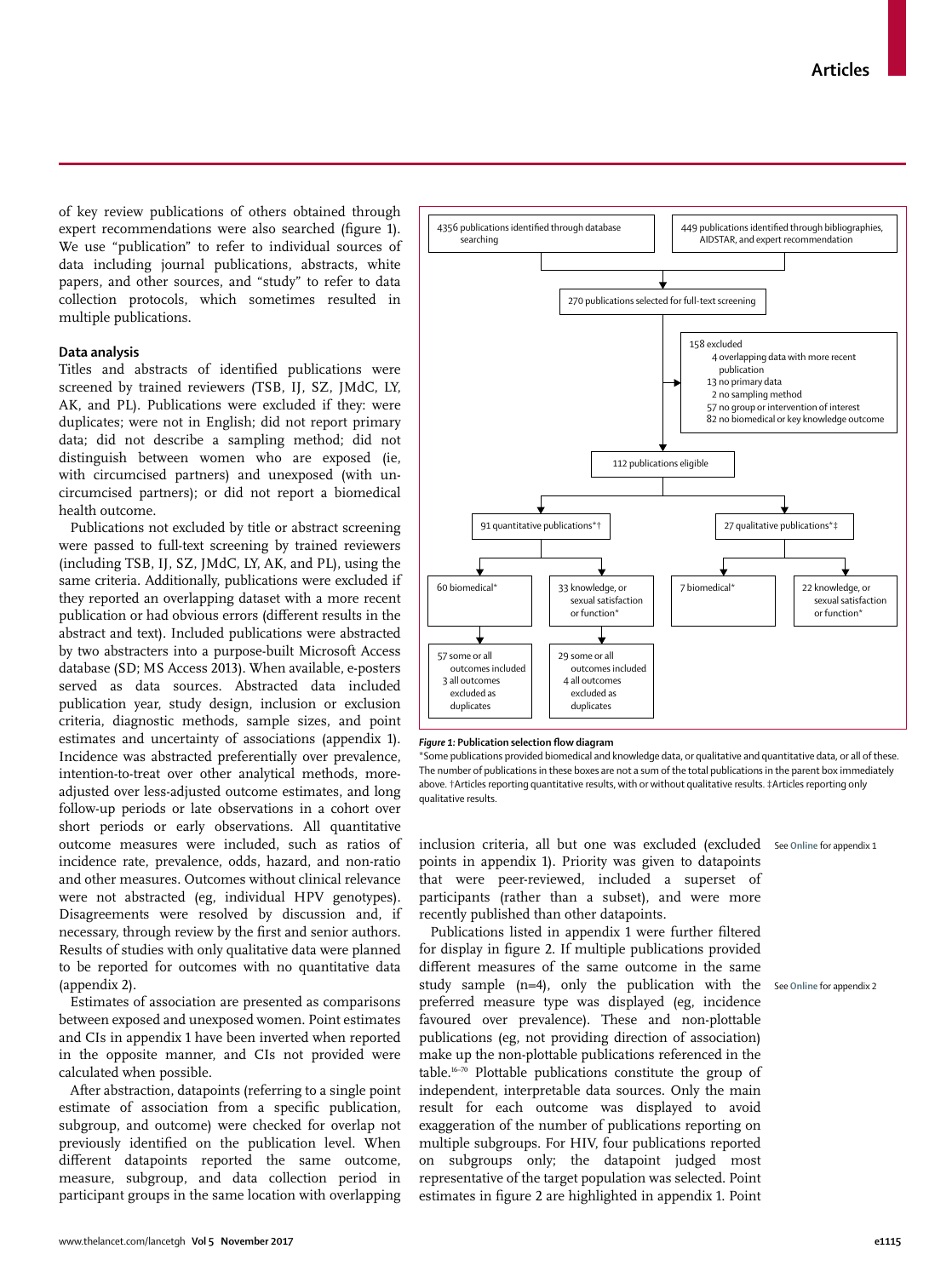|                                                       | Number of<br>publications* | Design(s)                                     | Region(s)                               | <b>Median quality score</b><br>† (RCT; observational) | Consistency and<br>direction of<br>evidence | Generalisability to<br>area or population<br>of interest | Generalisability to<br>intervention of interest (eq,<br>traditional male circumcision) |
|-------------------------------------------------------|----------------------------|-----------------------------------------------|-----------------------------------------|-------------------------------------------------------|---------------------------------------------|----------------------------------------------------------|----------------------------------------------------------------------------------------|
| Any STI <sup>16,18</sup>                              | $\overline{2}$             | Cross sectional; cohort Africa, Asia          |                                         | No RCT; 2/10 to 9/9                                   | Indeterminate                               | Low                                                      | 100% self-reported                                                                     |
| <b>Bacterial</b><br>vaginosis14,16,19-24              | 8                          | RCT; cross sectional                          | Africa, Asia, USA                       | Unclear; 2/10 to 4/10                                 | Low                                         | Moderate                                                 | 50% self-reported                                                                      |
| Candidiasis <sup>20</sup>                             | $\mathbf{1}$               | Cross sectional                               | Africa                                  | No RCT; 6/10                                          | Indeterminate                               | High                                                     | 100% self-reported                                                                     |
| Cervical cancer <sup>25-33</sup>                      | 9                          | Case control; cohort                          | Americas, Asia,<br>Europe, USA          | No RCT; 6/9                                           | High protective                             | Low                                                      | 50% self-reported or<br>determined on the basis of<br>religion                         |
| Cervical<br>dysplasia <sup>17,20,31,32,34</sup>       | 5                          | Cross sectional; case<br>control              | Africa, Asia, Middle<br>East, USA       | No RCT; 5/9                                           | High protective                             | Moderate                                                 | 80% self-reported                                                                      |
| Chlamydia <sup>16,18,20,35-38</sup>                   | 7 (5 plottable)            | Cross sectional; case<br>control; cohort      | Africa, Americas,<br>Asia, Europe, USA  | No RCT; 6/9                                           | High protective                             | Moderate                                                 | 100% self-reported                                                                     |
| Dysuria <sup>14,19</sup>                              | $\overline{2}$             | <b>RCT</b>                                    | Africa                                  | Unclear; no<br>observational                          | Indeterminate                               | High                                                     | No self-reporting                                                                      |
| Genital warts <sup>20</sup>                           | $\mathbf{1}$               | Cross sectional                               | Africa                                  | No RCT: 6/10                                          | Indeterminate                               | High                                                     | 100% self-reported                                                                     |
| Gonorrhoea <sup>16,18,20,35,36</sup>                  | 5 (3 plottable)            | Cross sectional; cohort Africa, Asia          |                                         | No RCT; 6/10 to 8/9                                   | Low                                         | High                                                     | 100% self-reported                                                                     |
| Herpes simplex virus<br>type 233.39-44                | 7 (6 plottable)            | RCT; cross sectional                          | Africa, Asia, USA                       | Unclear; 5/9 to 6/10                                  | High protective                             | Moderate                                                 | 60% self-reported                                                                      |
| HIV infection <sup>19,20,35,36,45-62</sup>            | 22 (20 plottable)          | RCT; cross sectional;<br>case control; cohort | Africa, Asia,<br>Europe, Middle<br>East | Unclear; 5/9                                          | Low                                         | High                                                     | 95% self-reported or<br>determined on the basis of<br>location                         |
| HPV infection <sup>9,17,63-65</sup>                   | 5                          | RCT; cross sectional                          | Africa, Europe                          | Unclear; 5/10                                         | Medium protective                           | Moderate                                                 | 40% self-reported                                                                      |
| High-risk HPV<br>infection <sup>9,64,65</sup>         | 3                          | RCT; cross sectional                          | Africa, Europe                          | Unclear; 5/10                                         | Low                                         | Moderate                                                 | 33% self-reported                                                                      |
| High-risk HPV viral<br>load <sup>66</sup>             | $\mathbf{1}$               | RCT                                           | Africa                                  | Unclear; no<br>observational                          | Indeterminate                               | High                                                     | No self-reporting                                                                      |
| Low-risk HPV<br>infection <sup>9,64,65</sup>          | $\overline{3}$             | RCT; cross sectional                          | Africa, Europe                          | Unclear; 5/10                                         | Medium protective Moderate                  |                                                          | 33% self-reported                                                                      |
| Mycoplasma genitalium <sup>67</sup>                   | $\mathbf{1}$               | <b>RCT</b>                                    | Africa                                  | Unclear: no<br>observational                          | Indeterminate                               | High                                                     | No self-reporting                                                                      |
| Non-specific genital<br>ulcers <sup>20,36,67,68</sup> | 4 (3 plottable)            | RCT; cross sectional;<br>cohort               | Africa                                  | Unclear; 3/10 to 6/10                                 | Low                                         | High                                                     | No self-reporting                                                                      |
| Syphilis <sup>16,20,33,35,57,69</sup>                 | 6                          | Cross sectional; cohort Africa, Asia          |                                         | No RCT; 6/9                                           | High protective                             | Moderate                                                 | 75% self-reported                                                                      |
| Trichomonas <sup>14,18-20,36,70</sup>                 | 6 (5 plottable)            | RCT; cross sectional;<br>cohort               | Africa, Asia                            | Unclear; 7/9                                          | Low                                         | High                                                     | 60% self-reported                                                                      |
| Vaginal discharge <sup>14,19,67</sup>                 | 3                          | RCT                                           | Africa                                  | Unclear; no<br>observational                          | Low                                         | High                                                     | No self-reporting                                                                      |

RCT=randomised controlled trial. STI=sexually transmitted infection. HPV=human papillomavirus\*Each row is independent; a publication reporting multiple outcomes is counted once in each outcome row. †For observational median quality scores, the Newcastle-Ottawa score represents the numerator; the maximum possible score for that study type is the denominator. The two median values are displayed for when an even number of studies were included.

*Table:* **Summary of publications reporting on the association of male circumcision with biomedical health outcomes in women**

estimates were plotted on a logarithmic scale. Unique symbols (n=4) represent plottable publications with a clear direction of association, which were reported in a form that did not allow point estimate calculation. Their locations reflect only their direction of association.

Quality grading for RCTs used the Grading of Recommendations, Assessment, Development, and Evaluations (GRADE) criteria,71 which rank RCTs as providing evidence of high, moderate, low, or very low quality. Quality grading for observational publications used the Newcastle-Ottawa case-control and cohort publication scoring systems, and a Newcastle-Ottawaderived cross-sectional scale developed elsewhere.<sup>72</sup> Newcastle-Ottawa systems score quality in three categories: sample selection, comparability between groups, and outcome or exposure assessment;<sup>73</sup> these categories are combined into a single summary score.

Quality of the overall body of evidence on each outcome was then assessed, with a modified Child Health Epidemiology Research Group<sup>74</sup> criteria format (table), which included quality of each individual publication's data on that outcome, magnitude and consistency of associations found across plottable publications, and generalisability of results to the population for which the findings are most relevant (the general female population in sub-Saharan African countries with generalised HIV epidemics). Generalisability was high for outcomes including only studies in these populations, moderate for outcomes including mixed populations, and low for outcomes including only other populations. Consistency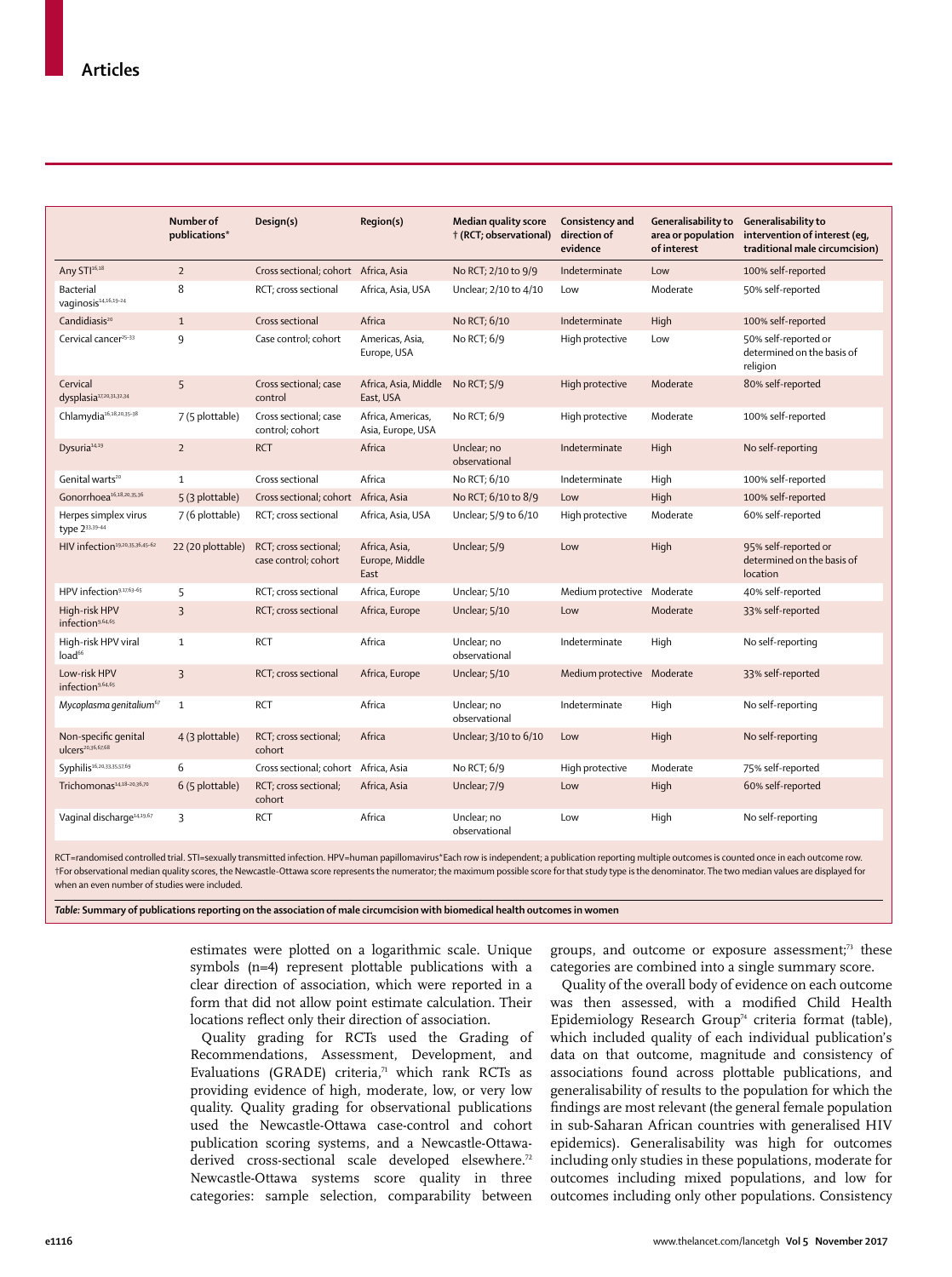**Articles**



*Figure 2:* **Point estimates of association between male circumcision and women's health outcomes\*** STI=sexually transmitted infection. HPV=human papillomavirus. HR=high risk. LR=low risk. HSV-2=herpes simplex virus type 2. RCT=randomised controlled trial. \*Datapoints without error bars represent estimates for which confidence intervals were not provided or calculable. †Protective association but no point estimate

calculable. ‡No cases in circumcision group.<sup>16</sup> §All women with uncircumcised partners were positive.<sup>17</sup> ¶No cases in circumcision group.<sup>16</sup>

of evidence on each outcome was established via a prespecified algorithm incorporating study design and number, and statistical significance (appendix 2). A metaanalysis was not planned.

## **Role of the funding source**

The funders of this study had roles in study design, data collection, data analysis, data interpretation, and report writing. The corresponding author had full access to all the data in the study and had final responsibility for the decision to submit for publication.

## **Results**

The flowchart of included publications is shown in figure 1. 112 publications met all inclusion criteria; datapoints from those not included because of population overlap with other publications are listed in appendix 1. Of the remainder, 60 publications had biomedical outcomes, which are summarised in this paper. No outcomes had qualitative data without quantitative data, so qualitative publications were not reviewed (appendix 2).

Populations included groups in Africa, North America, South America, Asia, and Europe, and ages of individuals included ranged from 15 or 18 to 49 or 65 years (appendix 1). Most outcomes included at least some data from African general populations, conferring moderate-to-high generalisability; however, cervical cancer did not. Except in the case of bacterial vaginosis, outcomes had mid-range median-quality scores for observational studies and unclear quality grades for RCTs because they did not meet some of the stringent GRADE criteria (appendix 1). In the remainder of this section, publications not noted to be RCTs were observational, and numbers of datapoints refer to plottable datapoints.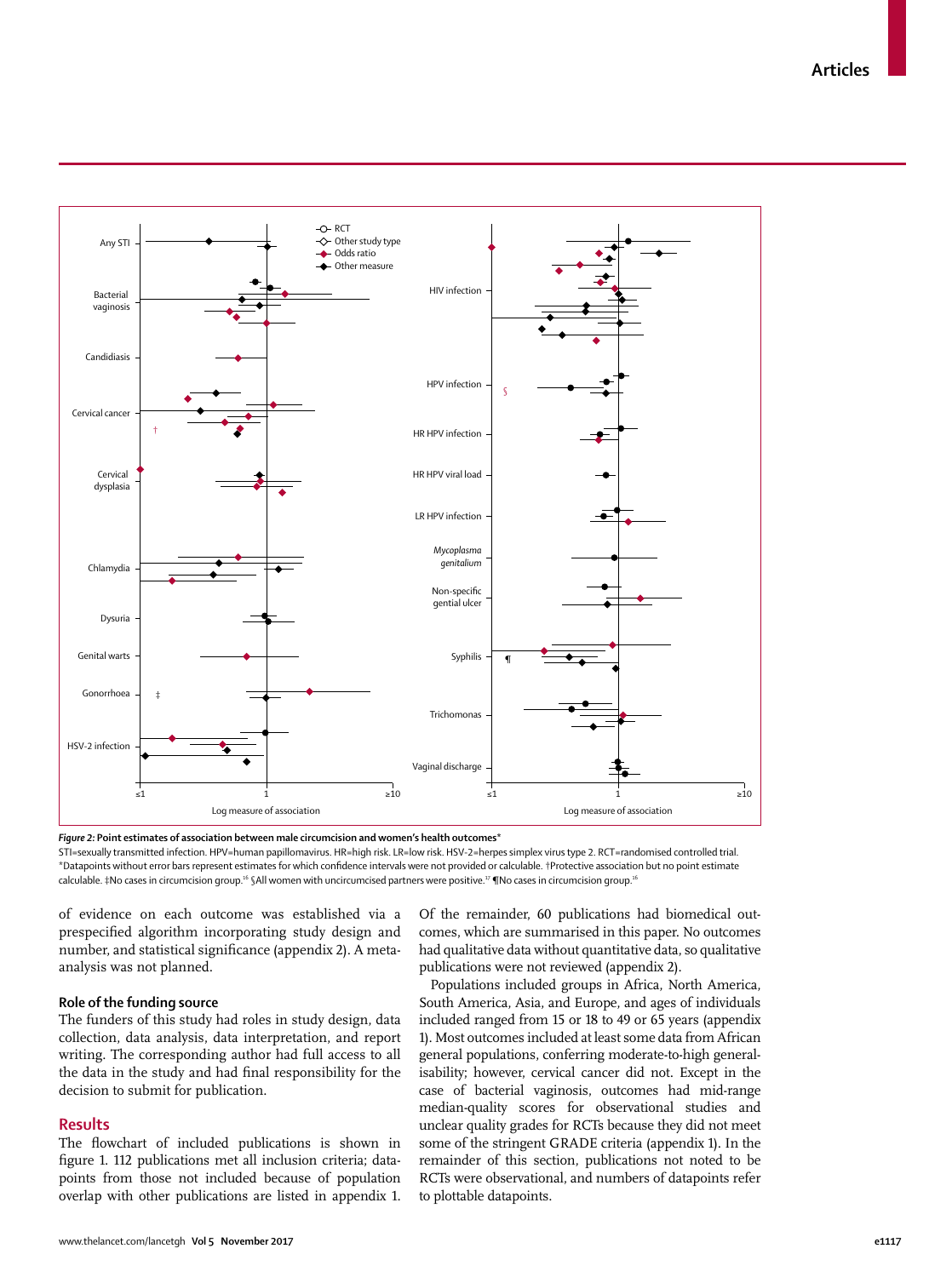High-consistency evidence was found for five outcomes, which all had protective associations with male circumcision: cervical cancer, cervical dysplasia, HSV-2 infection, chlamydia, and syphilis (figure 2, table). For cervical cancer, nine datapoints were included (none of which were from Africa), conferring low generalisability. All four significant and four of five non-significant datapoints showed a protective association. For cervical dysplasia, five datapoints were included from African and other settings, which conferred moderate generalisability. The two significant and two of three non-significant datapoints showed protective associations. For HSV-2 infection, six data points, one of which was from an RCT, were included from African and other settings, which conferred moderate generalisability. All datapoints (four significant, two non-significant) showed a protective association. For chlamydia, five datapoints were included, which examined participants from African and other settings, conferring moderate generalisability. Both significant and two of the three non-significant datapoints showed a protective association. For syphilis, six data points were included, which examined participants from African and other settings and conferred moderate generalisability. All datapoints showed a protective association, two of which were significant.

Medium-consistency evidence was found for two outcomes, which reported protective associations with HPV infection and low-risk HPV infection. For HPV infection, five datapoints, three of which were RCTs, were included and examined participants from multiple African and European settings, conferring moderate generalisability. Both significant datapoints (two of three RCTs) and two of three non-significant datapoints showed a protective association; the remaining datapoint, an RCT, showed a non-significant harmful association. For lowrisk HPV infection, three studies, two of which were RCTs, were included and examined participants from African and European settings conferring moderate generalisability. The significant point, an RCT, showed a protective association, the other RCT showed a nonsignificant protective association, and the remaining point showed a non-significant harmful association.

Low-consistency evidence was found for seven outcomes because of discrepant values: bacterial vaginosis, gonorrhoea, HIV infection, high-risk HPV infection, nonspecific genital ulcers, trichomonas, and vaginal discharge. The six remaining outcomes, with fewer than three studies, were classified as indeterminate consistency: any sexually transmitted infection, candidiasis, dysuria, genital warts, high-risk HPV viral load, and *Mycoplasma genitalium*.

## **Discussion**

The scale-up of voluntary medical male circumcision in sub-Saharan Africa has been historic, with nearly 15 million circumcisions done between 2007 and 2016.<sup>5</sup> We aimed to establish which diseases in women had protective associations with male circumcision and to clarify whether scale-up of voluntary medical male circumcision could be relevant to a wide array of women's health programmes. Our findings show the substantial evidence for the association of male circumcision with decreased risk of several diseases in women.

High-consistency outcomes showed protection associated with circumcision against cervical cancer and dysplasia, chlamydia, HSV-2, and syphilis. Few publications reporting cervical cancer or dysplasia outcomes took place in Africa; however, biological mechanisms underlying protection should be universal. Mediumconsistency and low-consistency outcomes are discussed further.

For HPV, publications were from African and European settings. Two of the three RCTs from Rakai, Uganda, reported a protective effect of circumcision, which was significant among long-term partners of HIV-negative males.9,63 A third RCT64 found a non-significant harmful effect (prevalence ratio  $1.06$ ,  $95\%$  CI  $0.92-1.21$ ) and was unique in that enrolled male partners were HIV positive. Among the other two publications, both found nonsignificant protective associations: one study<sup>65</sup> in Spain among women attending routine cervical cancer screenings with two or more lifetime sexual partners, and the other study<sup>17</sup> in Nigeria among women attending a gynaecological clinic. Publication qualities were mixed—the RCTs and Spanish cross-sectional study<sup>65</sup> were scored highest. We conclude that the evidence again supports a protective association when male partners are not HIV-infected.

For low-risk HPV, included datapoints were from a subset of the same publications from Uganda and Spain. Of the two RCTs9,64 in Rakai that reported low-risk HPV data, one reported a non-significant, minimal-protective effect among partners of HIV-positive men,<sup>64</sup> and the other reported a significant protective effect among partners of HIV-negative men (95% CI  $0.66-0.90$ ).<sup>9</sup> The Spanish cross-sectional study reported a non-significant, harmful association between partner circumcision and infection. However, the same study reported nonsignificant protective associations with all-type HPV and high-risk HPV; the association with low-risk HPV might represent chance. Publication qualities were generally high. We conclude that the evidence supports a protective association when male partners are not HIV infected.

For HIV infection—a low-consistency outcome estimates of association are heavily skewed towards protection. Characteristics of publications not reporting protective associations are informative. The main RCT of circumcision in HIV-positive men showed a nonsignificant increased risk of HIV acquisition among female partners at 24 months, driven by a significant increased risk among those who resumed sex before their wounds healed. This finding has become a crucial component of pre-circumcision counselling for HIV-positive men.<sup>19</sup> A cross-sectional study<sup>45</sup> of pregnant Rwandan women showed a significant harmful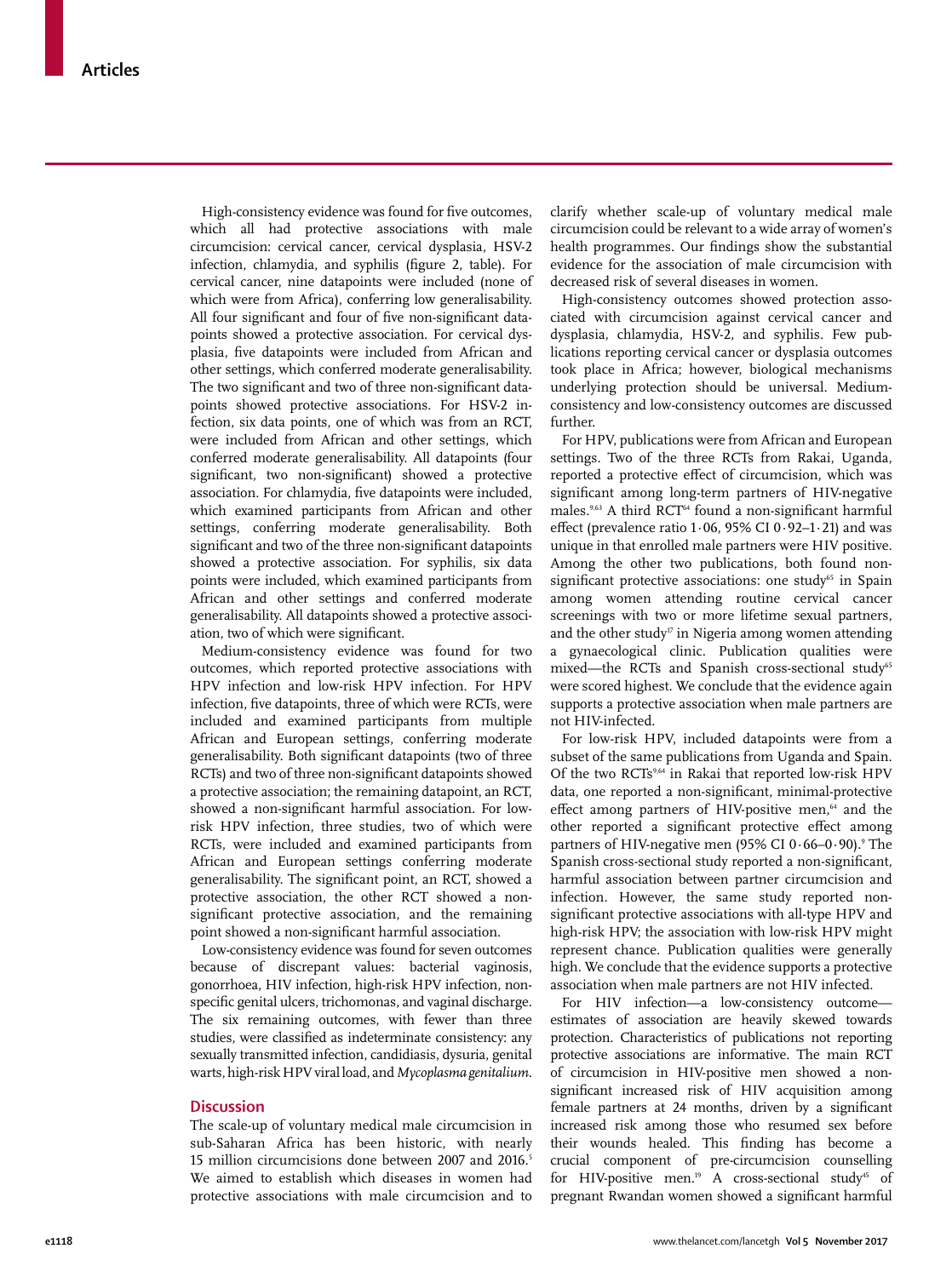association; confounders are not readily apparent, other than the low prevalence of circumcision among male partners (6%), raising the possibility noted by the authors that some were circumcised as treatment for sexually transmitted infections. No obvious confounders exist for the secondary analyses of data from the VOICE<sup>35</sup> and Hormonal Contraception and the Risk of HIV Acquisition trials.<sup>36</sup> The remaining 16 trials included publications that showed significant or non-significant protective associations. Excluding the RCT of HIV-positive men, the evidence for protection qualifies as highly consistent. Publications showing both harmful and protective associations had a wide range of qualities.

Bacterial vaginosis, gonorrhoea, high-risk HPV, trichomonas, non-specific genital ulcers, and vaginal discharge were the other low-consistency outcomes. Two patterns underlie this heterogeneity. For gonorrhoea and non-specific genital ulcers, the one data point showing a harmful association was from the same study,<sup>20</sup> which had a participant pool of members of highrisk populations (recruited from sexually transmitted infection clinics). The datapoints showing harmful associations with trichomonas are from this study<sup>20</sup> and another study<sup>18</sup> with patients from sexually transmitted infection clinics. For bacterial vaginosis, of the two datapoints showing a (non-significant) harmful association, the observational point was one of the same two highrisk studies,<sup>20</sup> and the RCT<sup>19</sup> enrolled female partners of HIV-positive men. Without this RCT, evidence on bacterial vaginosis would be high consistency for a protective association. For high-risk HPV, the single study<sup>64</sup> showing a (non-significant) harmful association was also an RCT enrolling partners of HIV-positive men. For vaginal discharge, the same was true for the datapoint showing a harmful association (prevalence ratio 1 $\cdot$ 13, no CI),<sup>19</sup> whereas the other two points had prevalence ratio estimates of  $0.99<sup>14</sup>$  and  $1.01<sup>67</sup>$  We conclude that the protective effects of male circumcision for women against many sexually transmitted infections are not evident when male partners are HIV infected. In the case of women at high risk of sexually transmitted infections, the mechanisms that underlie protection in the general population would be expected to operate in the same way, but important confounders might be involved. Alternatively, since these data are derived from the same two studies across all outcomes, their populations might have been unique because of chance.

Any sexually transmitted infection, candidiasis, dysuria, genital warts, high-risk HPV viral load, and *Mycoplasma genitalium* were indeterminate consistency outcomes with fewer than three publications. Research on male circumcision and these outcomes, as well as pregnancy and neonatal outcomes (mediated by associations with transmission of sexually transmitted infection) would be beneficial. Although existing evidence would make further randomisation of men by circumcision status unethical, large observational studies would be valuable.

Data on self-reportable outcomes, especially pregnancy outcomes (mediated by sexually transmitted infections), could be collected easily by demographic surveillance studies done for other primary purposes.

We are aware of two publications presenting new data that otherwise qualified for inclusion after the cutoff date for this paper. The first examined community-level HIV incidence in Rakai, Uganda, before and during scale-up of voluntary medical male circumcision and antiretroviral treatment; increasing community-level coverage of voluntary medical male circumcision was associated with a significant reduction in HIV incidence among men and a non-significant reduction in women.75 This finding is potentially consistent with models projecting that the reduction in HIV incidence in women due to voluntary medical male circumcision would be delayed relative to those in men.<sup>7,76</sup> The second publication, which was a baseline analysis of participants in the Partners in Prevention Study, $\pi$  found that women with circumcised male partners had a lower prevalence of bacterial vaginosis (risk ratio [RR] 0·82, 95% CI 0·72–0·94); including this publication would not have changed the low consistency score.

Included publications rarely presented data permitting determination of whether a direct effect existed; this requires ascertainment of the male partner's infection status. Available data comes primarily from the Rakai RCT follow-up publications. For HIV, no publication provided significant evidence for a direct effect. Apart from the RCT in HIV-positive men, all publications showed nonsignificant protective associations,<sup>19,46,47</sup> and an earlier meta-analysis combined some findings into a significant protective result.<sup>78</sup> For HSV, results were mixed, with one study supporting<sup>39,40</sup> and one contradicting<sup>41</sup> a direct effect. For HPV, a follow-up of the Rakai RCT<sup>63</sup> found a significant protective effect (adjusted RR 0·42, 95% CI 0·23–0·76) on incident positivity in women for an HPV genotype present in their male partner at baseline, providing the only significant evidence for a direct effect. However, the biological mechanism underlying such an effect is unknown.

Limitations of this paper include, for all outcomes, exclusion of non-English-language publications and nearuniversal reliance on self-reporting by women of partner circumcision status. We found no information on chancroid, vaginal cancer (mediated by HPV), or pregnancy outcomes; information on some other outcomes was insufficient. Although formal generalisability to the general population of sub-Saharan Africa varied, the mechanistic biological nature of the protection effect makes it plausible that results are widely generalisable. Our decision to include only the main outcome from each publication, to avoid inflation of the apparent weight of publications that analysed multiple subgroups, sometimes resulted in aggregation of different subgroups with divergent point estimates into their single combined estimate. Publications reporting multiple outcomes are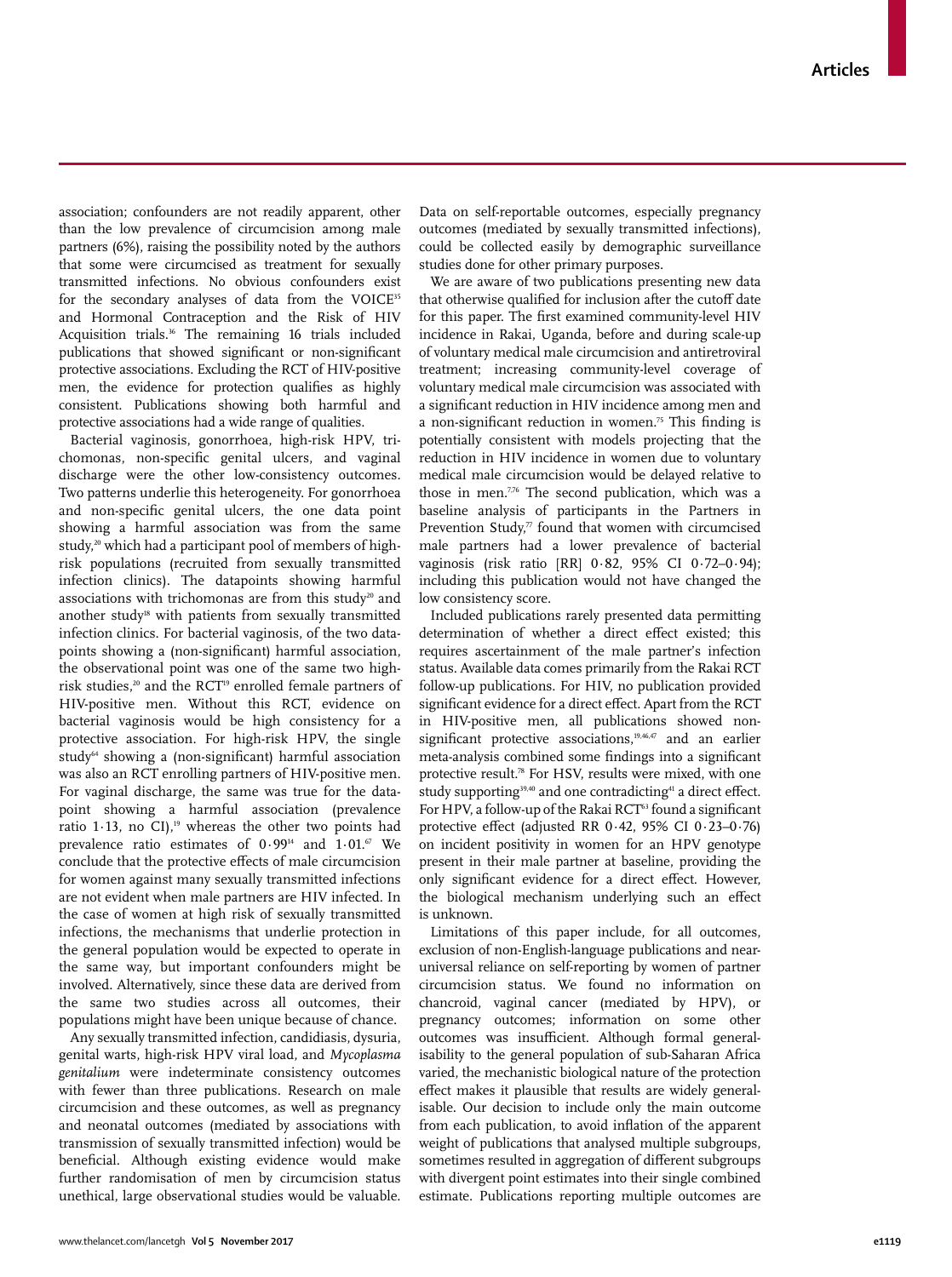more heavily represented in the total evidence than those reporting one. Although objective standards were used for quality assessments, this process has inherent subjective elements. Last, evidence was ranked primarily on the basis of consistency and secondarily on individual study quality. This was a more standardisable approach because of the heterogeneity of study type and number and quality across outcomes; however, this approach is susceptible to publication bias, and for some uses including quantitative estimation of association size by use of pooled data, individual study scores might be more useful.

Male circumcision has relevance not only to HIV prevention but to the context of the broader health needs of women, particularly in sub-Saharan Africa. Male circumcision directly addresses two of the top 20 regional causes of female mortality. HIV/AIDS is the single biggest cause and cervical cancer is the most common cancer in African women;<sup>79,80</sup> HIV/AIDS is a crucial underlying cause of death from tuberculosis, which is the twelfth biggest direct cause of female mortality. Voluntary medical male circumcision programmes align with the goals of other reproductive and maternal health interventions prioritised by WHO and other organisations—ie, prevention of sexually transmitted infections and HIV, screening and treatment for syphilis,<sup>81</sup> cervical cancer screening and treatment, and HPV vaccination,<sup>82</sup> as well as the UN's Sustainable Development Goals.<sup>83</sup> Additionally, prevention of syphilis and other sexually transmitted infections in women could prevent associated adverse pregnancy outcomes like stillbirth, low birthweight, preterm birth, and congenital infection.<sup>84</sup> Such health outcomes should be considered in projections of the costeffectiveness and impact of voluntary medical male circumcision. The operational intersection between voluntary medical male circumcision and women's health has also begun to be explored, through demand creation for voluntary medical male circumcision directed at female partners and emphasising its benefits to them,<sup>85</sup> and PEPFAR's DREAMS initiative,<sup>86</sup> which includes voluntary medical male circumcision for male partners among its strategies for HIV prevention in adolescent girls and young women. Possibilities for broader operational synergies between voluntary medical male circumcision and programmes directed at other women's health outcomes are worth exploring, to take further advantage of the potential of voluntary medical male circumcision to benefit both women and men.

#### **Contributors**

JMG contributed to the study design, training of study staff, data analysis and interpretation, and writing. TSB contributed to data collection, analysis, and interpretation, and writing. IJ contributed to the data collection, analysis, and interpretation. KC contributed to the study design, data collection and interpretation, and writing. NB and CT contributed to the original conception of the study idea and contributed to the writing. JT contributed to the study design and data collection and interpretation. SZ, JMdC, LY, AK, and PL contributed to data collection and interpretation and writing. SP designed and produced figure 2 and did calculations. SMD led the study design and execution and contributed to data analysis and interpretation and writing.

#### **Declaration of interests**

We declare no competing interests.

## **Acknowledgments**

This research was supported by the President's Emergency Plan for AIDS Relief (PEPFAR) through CDC, and by Jhpiego. The findings and conclusions in this paper are those of the authors and do not necessarily represent the views of the funding agencies.

#### **References**

- 1 Auvert B, Taljaard D, Lagarde E, Sobngwi-Tambekou J, Sitta R, Puren A. Randomized, controlled intervention trial of male circumcision for reduction of HIV infection risk: the ANRS 1265 Trial. *PLoS Med* 2005; **2:** e298.
- 2 Bailey RC, Moses S, Parker CB, et al. Male circumcision for HIV prevention in young men in Kisumu, Kenya: a randomised controlled trial. *Lancet* 2007; **369:** 643–56.
- 3 Gray RH, Kigozi G, Serwadda D, et al. Male circumcision for HIV prevention in men in Rakai, Uganda: a randomised trial. *Lancet* 2007; **369:** 657–66.
- WHO. New data on male circumcision and HIV prevention: policy and programme implications. Geneva: World Health Organization, 2007.
- 5 WHO. Voluntary medical male circumcision for HIV prevention in 14 priority countries in eastern and southern Africa. 2017. http:// www.who.int/hiv/pub/malecircumcision/vmmc-progress-brief-2017/ en/ (accessed Sept 13, 2017).
- 6 UNAIDS. On the fast-track to end AIDS: UNAIDS 2016–2021 Strategy. The Joint United Nations Programme on HIV/AIDS: Geneva, 2015.
- 7 Tobian AA, Serwadda D, Quinn TC, et al. Male circumcision for the prevention of HSV-2 and HPV infections and syphilis. *N Engl J Med* 2009; **360:** 1298–309.
- Auvert B, Sobngwi-Tambekou J, Cutler E, et al. Effect of male circumcision on the prevalence of high-risk human papillomavirus in young men: results of a randomized controlled trial conducted in Orange Farm, South Africa. *J Infect Dis* 2009; **199:** 14–19.
- Wawer MJ, Tobian AA, Kigozi G, et al. Effect of circumcision of HIV-negative men on transmission of human papillomavirus to HIV-negative women: a randomised trial in Rakai, Uganda. *Lancet*  2011; **377:** 209–18.
- 10 Schoen EJ, Oehrli M, Colby C, Machin G. The highly protective effect of newborn circumcision against invasive penile cancer. *Pediatrics* 2000; **105:** e36.
- 11 Weiss HA, Thomas SL, Munabi SK, Hayes RJ. Male circumcision and risk of syphilis, chancroid, and genital herpes: a systematic review and meta-analysis. *Sex Transm Infect* 2006; **82:** 101–10.
- 12 Larke N, Thomas SL, Dos Santos Silva I, Weiss HA. Male circumcision and human papillomavirus infection in men: a systematic review and meta-analysis. *J Infect Dis* 2011; **204:** 1375–90.
- 13 Weiss HA, Hankins CA, Dickson K. Male circumcision and risk of HIV infection in women: a systematic review and meta-analysis. *Lancet Infect Dis* 2009; **9:** 669–77.
- Gray RH, Kigozi G, Serwadda D, et al. The effects of male circumcision on female partners' genital tract symptoms and vaginal infections in a randomized trial in Rakai, Uganda. *Am J Obs Gyn* 2009; **200:** e1–7.
- 15 International Center for Research on Women. AIDS support and technical assistance resources (AIDSTAR-ONE). https://www.icrw. org/research-programs/aids-support-and-technical-assistanceresources-aidstar-one/ (accessed April 27, 2015).
- 16 Nayyar C, Chander R, Gupta P, Sherwal BL. Co-infection of human immunodeficiency virus and sexually transmitted infections in circumcised and uncircumcised cases in India. *Indian J Sex Transm Dis* 2014; **35:** 114–17.
- 17 Kolawole O, Olatunji K, Durowade K, Adeniyi A, Omokanye L. Prevalence, risk factors of human papillomavirus infection and papanicolaou smear pattern among women attending a tertiary health facility in south-west Nigeria. *TAF Prev Med Bull* 2016; **14:** 451–57.
- Turner AN, Morrison CS, Padian NS, et al. Male circumcision and women's risk of incident chlamydial, gonococcal, and trichomonal infections. *Sex Transm Dis* 2008; **35:** 689–95.
- 19 Wawer MJ, Makumbi F, Kigozi G, et al. Circumcision in HIV-infected men and its effect on HIV transmission to female partners in Rakai, Uganda: a randomised controlled trial. *Lancet* 2009; **374:** 229–37.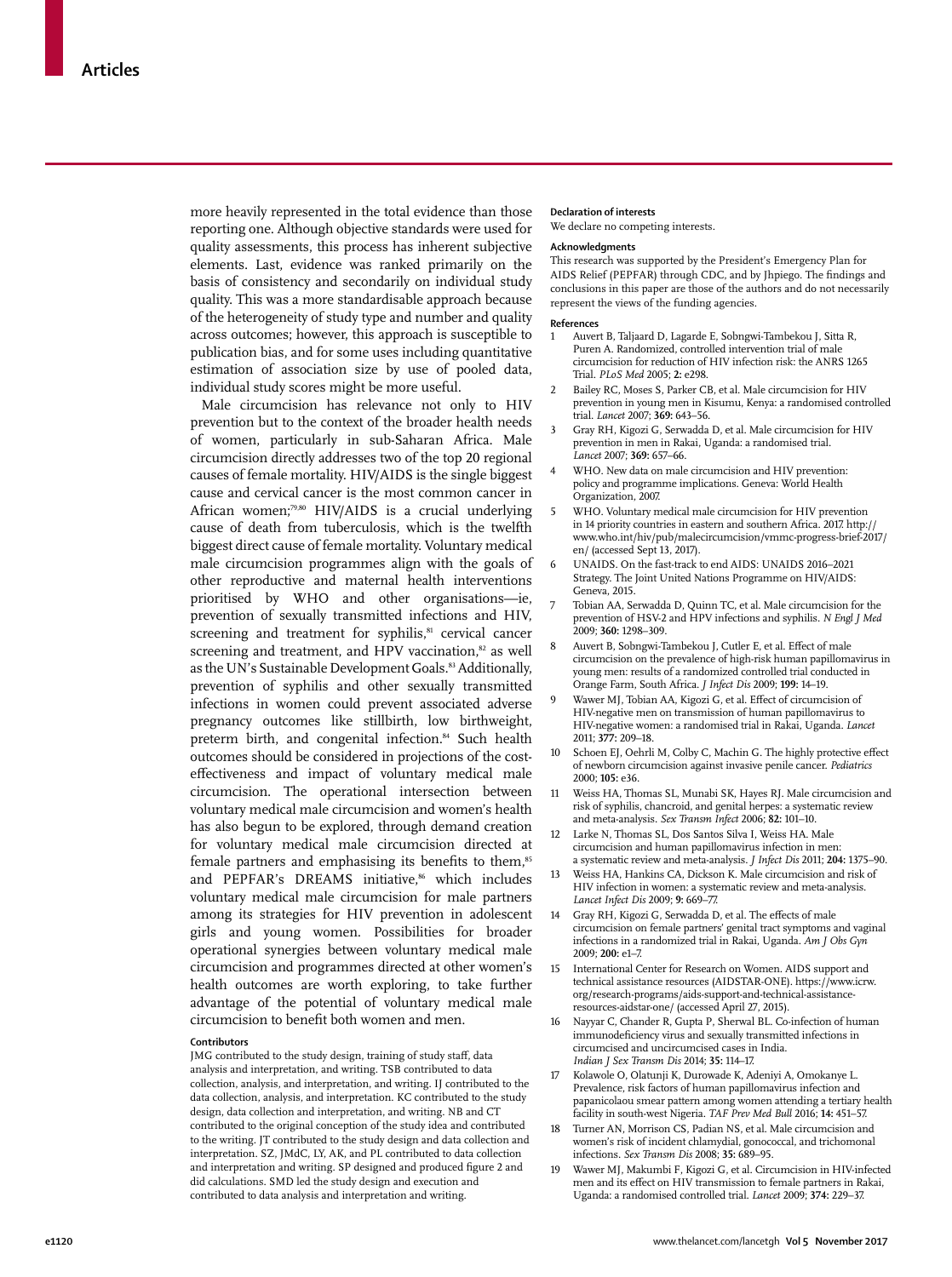- 20 Fonck K, Kidula N, Kirui P, et al. Pattern of sexually transmitted diseases and risk factors among women attending an STD referral clinic in Nairobi, Kenya. *Sex Transm Dis* 2000; **27:** 417–23.
- 21 Zenilman JM, Fresia A, Berger B, McCormack WM. Bacterial vaginosis is not associated with circumcision status of the current male partner. *Sex Transm Infect* 1999; **75:** 347–48.
- 22 Varrey A, Sawai M, Sisti G, et al. Relationship of bacterial vaginosis with hormonal and non hormonal IUD's. *Reprod Sci* 2015; **22:** 110A.
- 23 Atashili J, Miller C, Swygard H, Leone P, Sena A. Male circumcision and other male partner (non)correlates of bacterial vaginosis in a group of STD clinic attendees in the United States. Abstract P-646. International Society for Sexually Transmitted Disease Research annual meeting; Seattle, Washington; July 29–Aug 1. P-646.
- 24 Maingi C, Bukusi E, Nguti R, Cohen C, Mutai N, Holmes K. Female and male risk factors for bacterial vaginosis. International Society for Sexually Transmitted Disease Research; Amsterdam, Netherlands; July 10–13, 2005. WP-124.
- 25 Gajalakshmi CK, Shanta V. Association between cervical and penile cancers in Madras, India. *Acta Oncol* 1993; **32:** 617–20.
- 26 Agarwal SS, Sehgal A, Sardana S, Kumar A, Luthra UK. Role of male behavior in cervical carcinogenesis among women with one lifetime sexual partner. *Cancer* 1993; **72:** 1666–69.
- Brinton LA, Reeves WC, Brenes MM, et al. The male factor in the etiology of cervical cancer among sexually monogamous women. *Int J Cancer* 1989; **44:** 199–203.
- 28 Kjaer SK, De Villiers EM, Dahl C, et al. Case-control study of risk factors for cervical neoplasia in Denmark. I: role of the 'male factor' in women with one lifetime sexual partner. *Int J Cancer* 1991; **48:** 39–44.
- 29 Aung MT, Soe MY, Mya WW. Study on risk factors for cervical carcinoma at Central Womens Hospital, Yangon, Myanmar. *BJOG* 2012; **119:** 124.
- 30 Castellsagué X, Bosch FX, Muñoz N, et al. Male circumcision, penile human papillomavirus infection, and cervical cancer in female partners. *N Eng J Med* 2002; **346:** 1105–12.
- Kim J, Kim BK, Lee CH, Seo SS, Park SY, Roh JW. Human papillomavirus genotypes and cofactors causing cervical intraepithelial neoplasia and cervical cancer in Korean women. *Int J Gyn Cancer* 2012; **22:** 1570–76.
- 32 Terris M WF, Nelson JH Jr. Relation of circumcision to cancer of the cervix. *Am J Obstet Gynecol* 1973; **117:** 1056–66.
- 33 Drain P, Halperin D, Hughes J, Klausner J, Bailey R. Male circumcision, religion, and infectious diseases: an ecologic analysis of 118 developing countries. *BMC Inf Dis* 2006; **6:** 172.
- 34 Dajani YF, Maayta UM, Abu-Ghosh YR. Cervical intraepithelial neoplasia in Jordan: a ten year retrospective cytoepidemiologic study. *Ann Saudi Med* 1995; **15:** 354–57.
- 35 Moodley J, Naidoo S, Reddy T, Kelly C, Ramjee G. Awareness of male partner circumcision on women's sexual and reproductive health. http://programme.aids2016.org/Abstract/Abstract/1849 (accessed Sept 13, 2017).
- 36 Turner AN, Morrison CS, Padian NS, et al. Men's circumcision status and women's risk of HIV acquisition in Zimbabwe and Uganda. *AIDS* 2007; **21:** 1779–89.
- 37 Russell AN, Zheng X, O'Connell C M, et al. Analysis of factors driving incident and ascending infection and the role of serum antibody in Chlamydia trachomatis genital tract infection. *J Infect Dis* 2016; **213:** 523–31.
- Castellsague X, Peeling RW, Franceschi S, et al. Chlamydia trachomatis infection in female partners of circumcised and uncircumcised adult men. *Am J Epidemiology* 2005; **162:** 907–16.
- 39 Mujugira A, Magaret AS, Baeten JM, Celum C, Lingappa J. Risk factors for HSV-2 Infection among sexual partners of HSV-2/HIV-1 co-infected persons. *BMC Res Notes* 2011; **4:** 64.
- 40 Mujugira A, Margaret A, Celum C, et al. Acyclovir and transmission of HSV-2 from HSV-2/HIV-1 dually infected persons. *Sex Transm Infect* 2011; **87:** S185.
- 41 Tobian AA, Kigozi G, Redd AD, et al. Male circumcision and herpes simplex virus type 2 infection in female partners: a randomized trial in Rakai, Uganda. *J Inf Dis*, 2012; **205:** 486–90.
- 42 Borkakoty B, Biswas D, Walia K, Mahanta J. Potential impact of spouse's circumcision on herpes simplex virus type 2 prevalence among antenatal women in five northeastern states of India. *Int J Infect Dis* 2010; **14:** e411.
- 43 Cherpes TL, Meyn LA, Krohn MA, Hillier SL. Risk factors for infection with herpes simplex virus type 2: role of smoking, douching, uncircumcised males, and vaginal flora. *Sex Transm Dis* 2003; **30:** 405–10.
- Mugo N, Dadabhai SS, Bunnell R, et al. Prevalence of herpes simplex virus type 2 infection, human immunodeficiency virus/herpes simplex virus type 2 coinfection, and associated risk factors in a national, population-based survey in Kenya. *Sex Transm Dis* 2011; **38:** 1059–66.
- Chao A, Bulterys M, Musanganire F, et al. Risk factors associated with prevalent HIV-1 infection among pregnant women in Rwanda. National University of Rwanda-Johns Hopkins University AIDS Research Team. *Int J Epidemiology* 1994; **23:** 371–80.
- Baeten JM, Donnell D, Kapiga SH, et al. Male circumcision and risk of male-to-female HIV-1 transmission: a multinational prospective study in African HIV-1-serodiscordant couples. *AIDS* 2010; **24:** 737–44.
- Hughes JP, Baeten JM, Lingappa JR, et al. Determinants of per-coital-act HIV-1 infectivity among African HIV-1-serodiscordant couples. *J Inf Dis* 2012; **205:** 358–65.
- Allen S, Lindan C, Serufilira A. Human immunodeficiency virus infection in urban Rwanda: demographic and behavioral correlates in a representative sample of childbearing women. *JAMA* 1991; **266:** 1657–63.
- Auvert B, Buve A, Lagarde E, et al. Male circumcision and HIV infection in four cities in sub-Saharan Africa. *AIDS* 2001; **15:** S31–40.
- Babalola S. Factors associated with HIV infection among sexually experienced adolescents in Africa: a pooled data analysis. *African J AIDS Res* 2011; **10:** 403–14.
- 51 Poulin M, Muula AS. An inquiry into the uneven distribution of women's HIV infection in rural Malawi. *Demogr Res* 2011; **25:** 869–902.
- 52 Auvert B, Lissouba P, Taljaard D, Peytavin G, Singh B, Puren A. Male circumcision: association with HIV prevalence knowledge and attitudes among women. Conference on retroviruses and opportunistic infections 2015; Seattle; Feb 23–26. 962.
- 53 Hunter DJ, Maggwa BN, Mati JK, Tukei PM, Mbugua S. Sexual behavior, sexually transmitted diseases, male circumcision and risk on HIV infection among women in Nairobi, Kenya. *AIDS* 1994; **8:** 93–99.
- Jean K, Lissouba P, Taljaard D, et al. HIV incidence among women is associated with their partners' circumcision status in the township of Orange Farm (South Africa) where the male circumcision roll-out is ongoing (ANRS-12126). International AIDS Society 2014 Conference; Melbourne, Australia; July 20–25. FRAE0105LB.
- 55 Mapingure MP, Msuya S, Kurewa NE, et al. Sexual behaviour does not reflect HIV-1 prevalence differences: a comparison study of Zimbabwe and Tanzania. *J Int AIDS Soc* 2010; **13:** 45.
- Nocon AA, Fox A. Does male circumcision indirectly reduce female HIV risk? Evidence from four demographic and health surveys. http://programme.aids2016.org/Abstract/Abstract/5170 (accessed Sept 13, 2017).
- Lawi JDT, Mirambo MM, Magoma M, et al. Sero-conversion rate of Syphilis and HIV among pregnant women attending antenatal clinic in Tanzania: a need for re-screening at delivery. *BMC Pregnancy Childbirth* 2015; **15:** 3.
- 58 Cuadros DF, Branscum AJ, Miller FD, Awad SF, Abu-Raddad LJ. Are geographical "cold spots" of male circumcision driving differential HIV dynamics in Tanzania? *Front Public Health* 2015; **3:** 218.
- Kapiga SH, Lyamuya EF, Lwihula GK, Hunter DJ. The incidence of HIV infection among women using family planning methods in Dar es Salaam, Tanzania. *AIDS* 1998; **12:** 75–84.
- 60 Chemtob D, Op de Coul E, Sighem Av, Mor Z, Cazein F, Semaille C. Impact of male circumcision among heterosexual HIV cases: comparisons between three low HIV prevalence countries. *Israel J Health Pol Res* 2015; **4:** 36.
- 61 Marfatia YS, Shinojia MA, Dimpal P, Ipsa P. A profile of human immunodeficiency virus seroconcordant/serodiscordant couples. *Indian J Sex Transm Dis* 2015; **36:** 64–66.
- 62 Matthews L, Smit J, Moore L, et al. Periconception HIV risk behavior among men and women reporting HIV-serodiscordant partners in KwaZulu-Natal, South Africa. *AIDS Behav* 2015; **19:** 2291–303.
- 63 Grabowski MK, Kong X, Gray RH, et al. Partner human papillomavirus viral load and incident human papillomavirus detection in heterosexual couples. *J Infect Dis* 2016; **213:** 948–56.